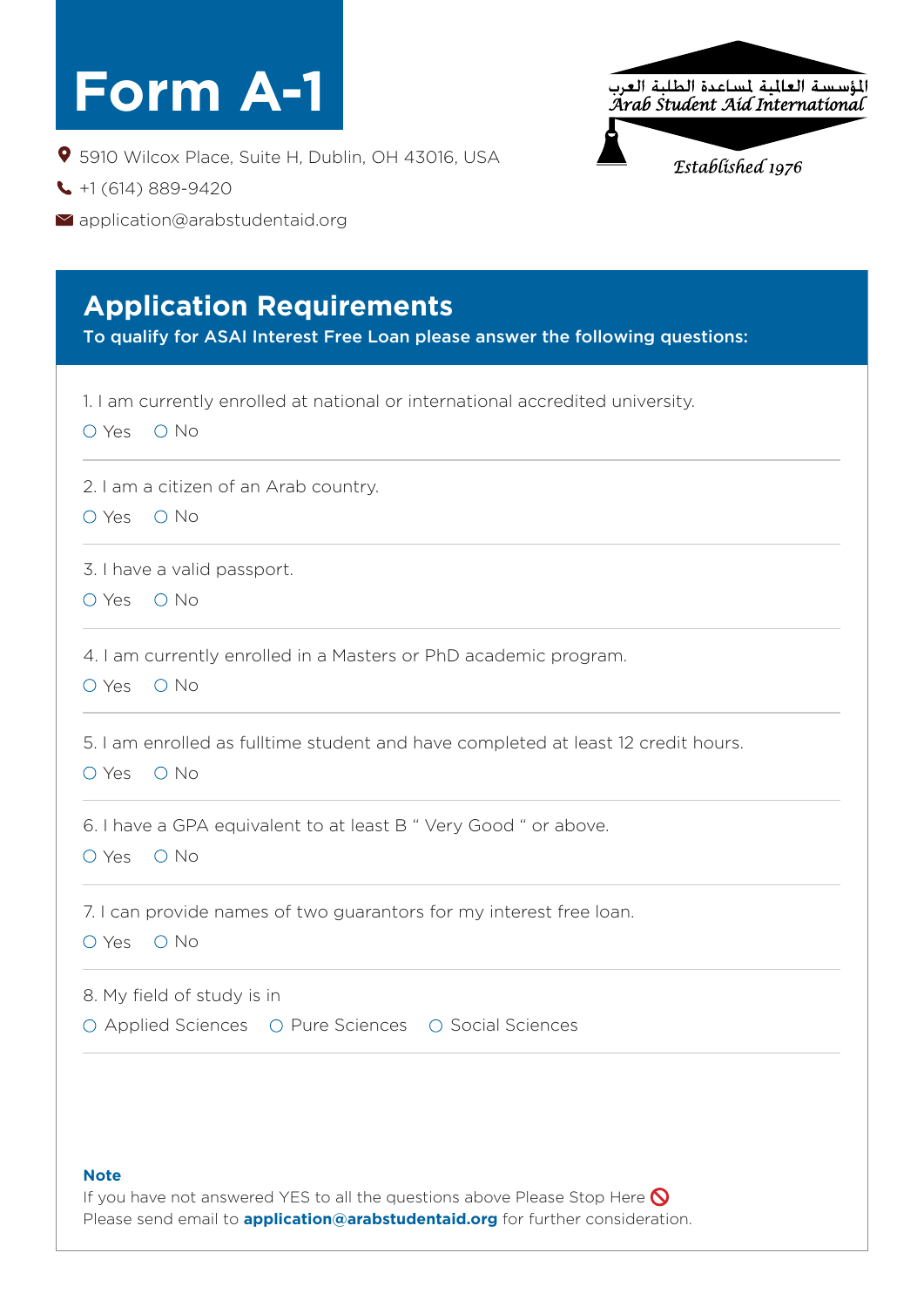| <b>Form A-2</b>                                                                                                                            |                                                                    |            |            | المؤسسة العالمية لمساعدة الطلبة العرب<br>Arab Student Aíd Internatíonal |
|--------------------------------------------------------------------------------------------------------------------------------------------|--------------------------------------------------------------------|------------|------------|-------------------------------------------------------------------------|
| 9 5910 Wilcox Place, Suite H, Dublin, OH 43016, USA<br>$\bigcup$ +1 (614) 889-9420<br>$\blacktriangleright$ application@arabstudentaid.org |                                                                    |            |            | Established 1976                                                        |
| <b>Personal Information</b>                                                                                                                |                                                                    |            |            |                                                                         |
|                                                                                                                                            | 9. Full Name (Full Name as appear on your passport or national ID) |            |            |                                                                         |
|                                                                                                                                            | O Mr. O Mrs. O Miss. O Ms.                                         |            |            | 11. Number of Dependents:                                               |
| MM/DD/YYYY                                                                                                                                 | 13. Age                                                            |            | 14. Gender | Children: Parents:<br>O Male O Female                                   |
| 10. Marital Status<br>○ Single ○ Married ○ Divorced ○ Widowed<br>12. Date of Birth<br>15. Passport No                                      | 16. Date of Issue                                                  | MM/DD/YYYY |            | 17. Expiration Date<br>MM/DD/YYYY                                       |

## **Current Student Address**

| 21. Full Street address       |           |                                 |  |  |  |
|-------------------------------|-----------|---------------------------------|--|--|--|
| 22. City                      | 23. State | 24. Postal Code                 |  |  |  |
| 25. Country                   |           | 26. Email Address: (University) |  |  |  |
| 27. Email Address: (Personal) |           | 28. Mobile Phone:               |  |  |  |
|                               |           |                                 |  |  |  |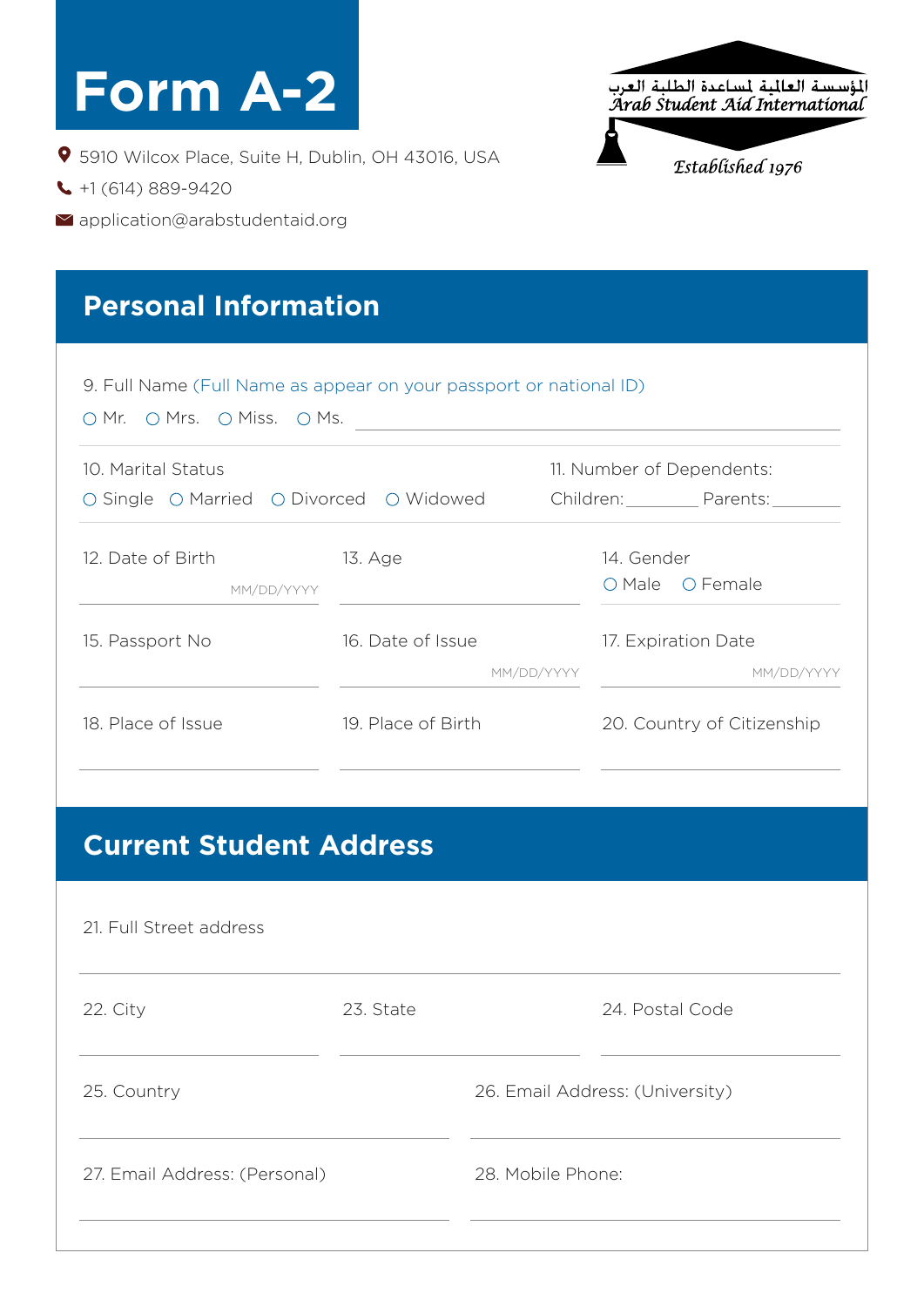#### **Permanent Home Address**

#### 29. Full Street address

| 30, P.O. Box      | 31. City          | 32. State or Governorate |
|-------------------|-------------------|--------------------------|
| 33. Postal Code   | 34. Country       | 35. Home Phone           |
| 36. Mobile Phone: | 37. Email Address | 38. Additional Email     |

#### **Financial Status**

39. Have You Received Loan From ASAI Before?

40. Amount Received US\$

 $\begin{picture}(20,20)(-0,0) \put(0,0){\line(1,0){10}} \put(15,0){\line(1,0){10}} \put(15,0){\line(1,0){10}} \put(15,0){\line(1,0){10}} \put(15,0){\line(1,0){10}} \put(15,0){\line(1,0){10}} \put(15,0){\line(1,0){10}} \put(15,0){\line(1,0){10}} \put(15,0){\line(1,0){10}} \put(15,0){\line(1,0){10}} \put(15,0){\line(1,0){10}} \put(15,0$ 

O Yes O No

#### **Sources of Income Expenses:**

| 46. Total          |    |
|--------------------|----|
| 45. Other          | \$ |
| 44. Student Loans  | \$ |
| 43. Scholarship    | \$ |
| 42. Family Support | \$ |
| 41. Work           | \$ |

(List expenses expected to incur per semester)

| \$ | 50. Total           |               |
|----|---------------------|---------------|
| \$ | 49. Other Expense   | $\mathcal{F}$ |
| \$ | 48. Living Expenses | $\mathcal{L}$ |
| \$ | 47. Tuition Fees    |               |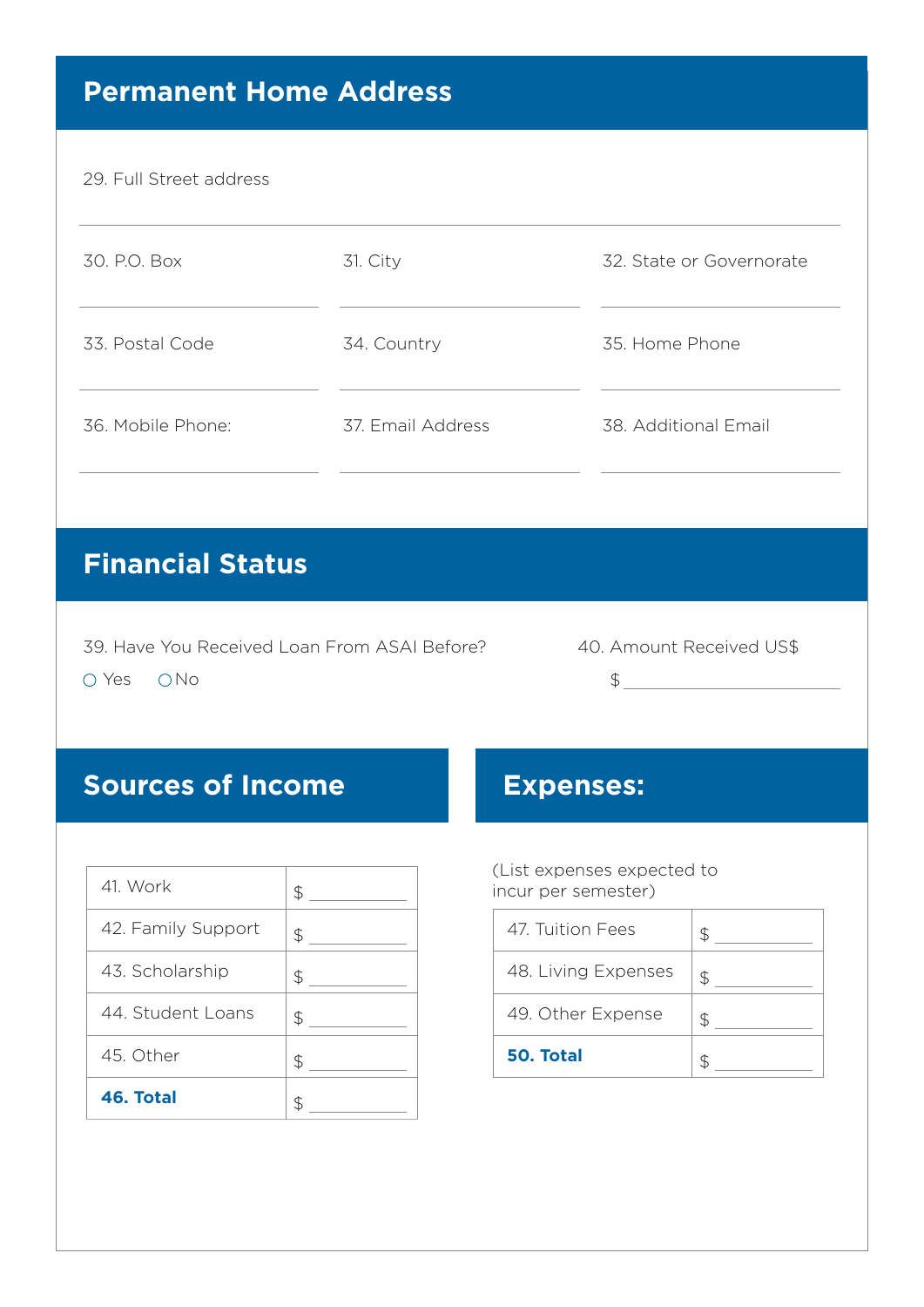# **Education Status** (Previous Education)

| 51. University Name                       |             | 52. Address                          |  |
|-------------------------------------------|-------------|--------------------------------------|--|
| 53. City                                  | 54. Country | 55. Degree (Major & Minor)           |  |
| 56. University Duration (MM/YYYY)<br>From | To          | 57. Did you Graduate?<br>ONO<br>Yes. |  |

## **Education Status** (Additional)

| 58. University Name                             |             | 59. Address                            |  |
|-------------------------------------------------|-------------|----------------------------------------|--|
| 60. City                                        | 61. Country | 62. Degree (Major & Minor)             |  |
| 63. University Duration (MM/YYYY)<br>To<br>From |             | 64. Did you Graduate?<br>0 No<br>O Yes |  |

#### **Current Education**

| 65. University Name         |  | 66. Address                     |                        |                      |            |
|-----------------------------|--|---------------------------------|------------------------|----------------------|------------|
| 67. City                    |  | 68. State                       |                        | 69. Country          |            |
| 70. Degree & Specialization |  |                                 | 71. Date of Enrollment |                      | MM/DD/YYYY |
| 72. GPA                     |  | 73. Proposed Date of Graduation |                        | 74. University ID No |            |
|                             |  |                                 |                        |                      |            |